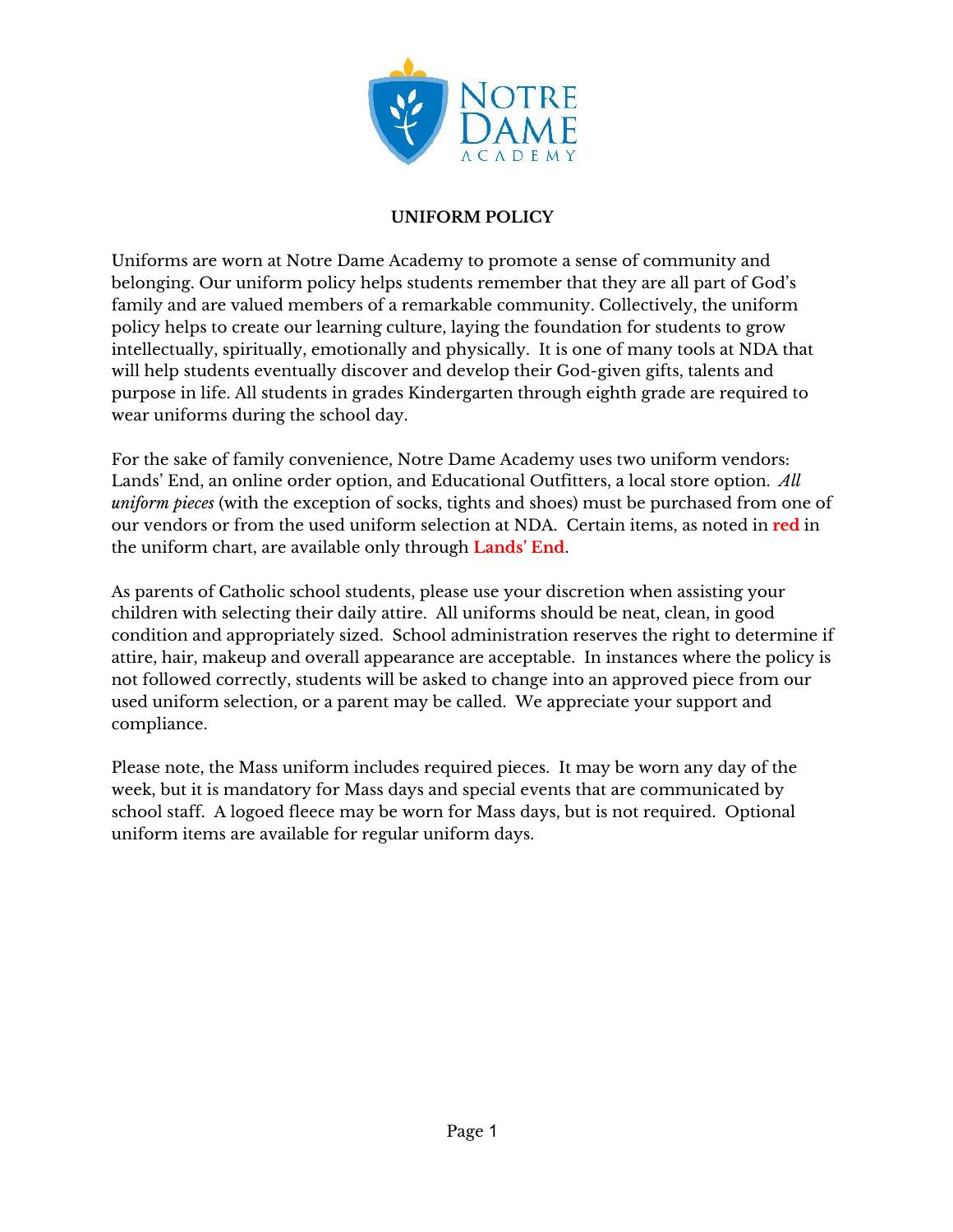

| Elementary Girls (K-5)                                                                                                                                                                                 | Middle School Girls (6-8)                                                                                                                                                                                          |
|--------------------------------------------------------------------------------------------------------------------------------------------------------------------------------------------------------|--------------------------------------------------------------------------------------------------------------------------------------------------------------------------------------------------------------------|
| <b>Required Mass Uniform Pieces</b>                                                                                                                                                                    | <b>Required Mass Uniform Pieces</b>                                                                                                                                                                                |
| Plaid jumper<br>White polo or peter pan collar top<br>(long or short sleeves, the logo is<br>not required under the jumper)<br>Navy tights, leggings or bike shorts                                    | <b>Plaid skirt</b><br>Navy polo (long or short sleeves)<br>Navy tights, leggings or bike shorts                                                                                                                    |
| <b>Optional Items</b>                                                                                                                                                                                  | Optional Items                                                                                                                                                                                                     |
| Navy, gray, maize polo (long or<br>short sleeves)<br>Navy pants or shorts<br><b>Plaid skirt or skort</b><br>Navy or maize sweater vest<br>Maize cardigan sweater<br>Navy fleece jacket<br>White tights | White, gray, maize polo (long or<br>short sleeves)<br>Navy or khaki skirts, pants or<br>shorts<br><b>Plaid skort</b><br>Navy or maize sweater vest<br>Maize cardigan sweater<br>Navy fleece jacket<br>White tights |
| Elementary Boys (K-5)                                                                                                                                                                                  | Middle School Boys (6-8)                                                                                                                                                                                           |
| <b>Required Mass Uniform Pieces</b>                                                                                                                                                                    | <b>Required Mass Uniform Pieces</b>                                                                                                                                                                                |
| White polo (long or short sleeves)<br>Navy pants or shorts                                                                                                                                             | White polo (long or short sleeves)<br>Navy pants or shorts                                                                                                                                                         |
| <b>Optional Items</b>                                                                                                                                                                                  | <b>Optional Items</b>                                                                                                                                                                                              |
| Navy, gray, maize polo (long or<br>short sleeves)<br>Navy or maize sweater vest<br>Maize cardigan sweater<br>Navy fleece jacket                                                                        | Navy, gray, maize polo (long or<br>short sleeves)<br>Khaki pants or shorts<br>Navy or maize sweater vest<br>Maize cardigan sweater<br>Navy fleece jacket                                                           |

Items in **red** are only available through **Lands' End**.

L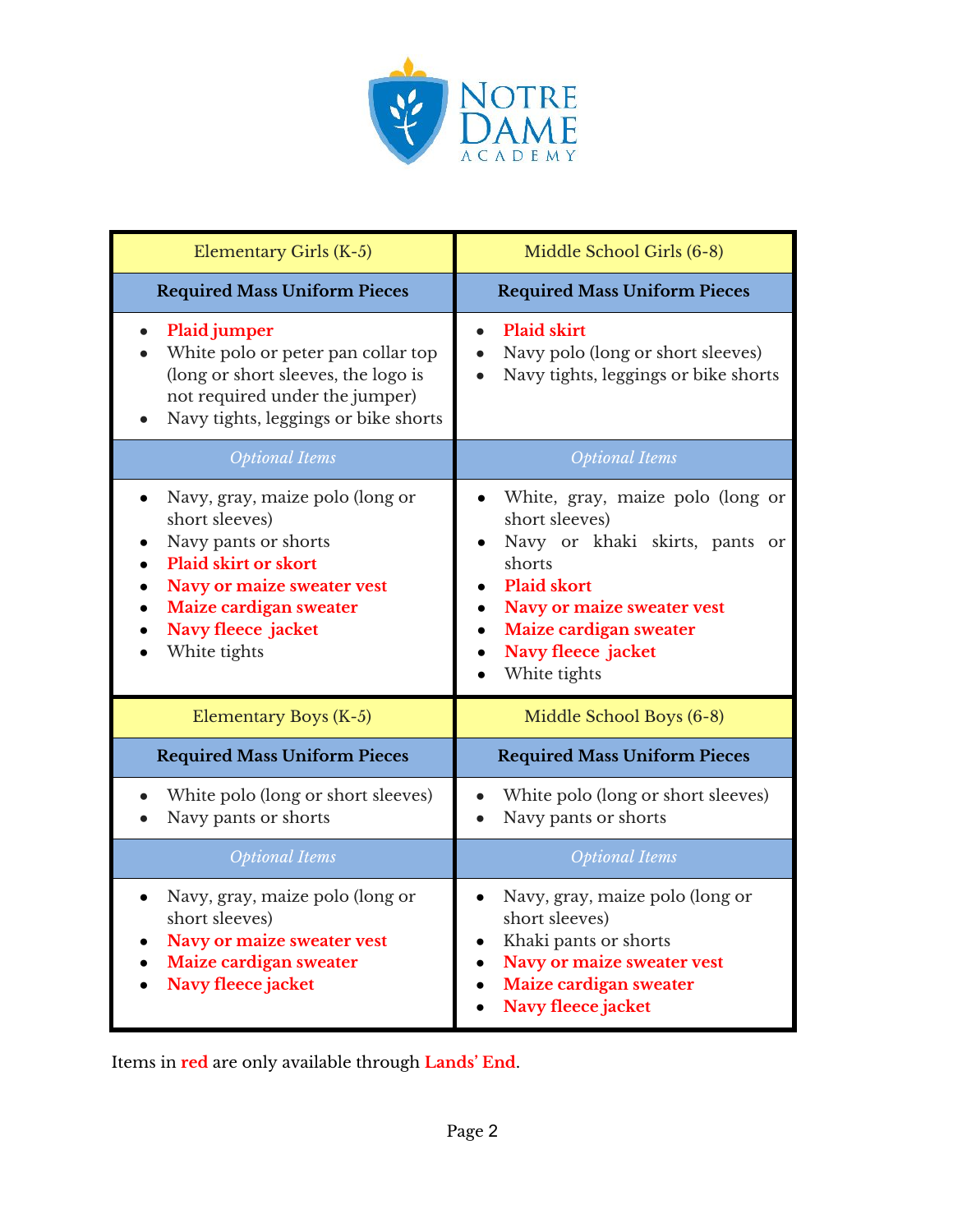

# **Uniform Attire**

## **Tops:**

- *All tops* (polos, sweaters, and fleece) are *required* to have an *NDA logo*. The exception being tops worn underneath jumpers or a logoed garment (as long as the logoed item remains on throughout the school day).
- All polo shirts must be long enough to remain tucked in at all times.
- Plain white t-shirts may be worn under uniform shirts (no lettering or graphics).

#### **Bottoms:**

- *Approved uniform shorts* may be worn from *April 1st through October 31st*.
- Pants and shorts are to be worn at the waist, above the hips.
- Navy leggings or opaque navy or white tights must be worn under skirts, jumpers and skorts at all times. From *April 1st - October 31st*, navy bike shorts may be substituted under skirts and jumpers, and skorts may be worn alone.
- Shorts, skorts, skirts and jumpers must be as long as a student's fingertips with their arms and hands fully extended down by their sides.
- Leggings may not be worn as pants.

## **Socks:**

- Socks must be worn at all times, compliment uniform attire, and be in good condition.
- Socks that clearly look out of place or inappropriate will not be permitted.
- Students should wear solid socks in the colors of white, navy, or black. Grades 6-8 may wear brown or khaki with khaki pants, shorts and skorts.

## **Shoes:**

- Shoes must be neat and clean-soled without a heel. No open-toe or open-heel shoes, clogs, Crocs, sandals or boots. No wheels or lights.
- Appropriate footwear is required for Physical Education class: sneakers, basketball, or any other athletic shoe with non-marking soles.

## **Accessories and Physical Appearance:**

- Belts are optional, but if worn should be brown, black, navy or khaki (grades 6-8).
- The uniform fleece full zips and  $\frac{1}{4}$  zip pullovers may be worn at any time.
- Jackets are to be kept in lockers and not worn during the school day.
- Hats and sunglasses are not to be worn during the school day unless authorized for special events.
- Hair should be clean and well groomed.
- Hair, makeup and jewelry should be appropriate for school and not create a distraction.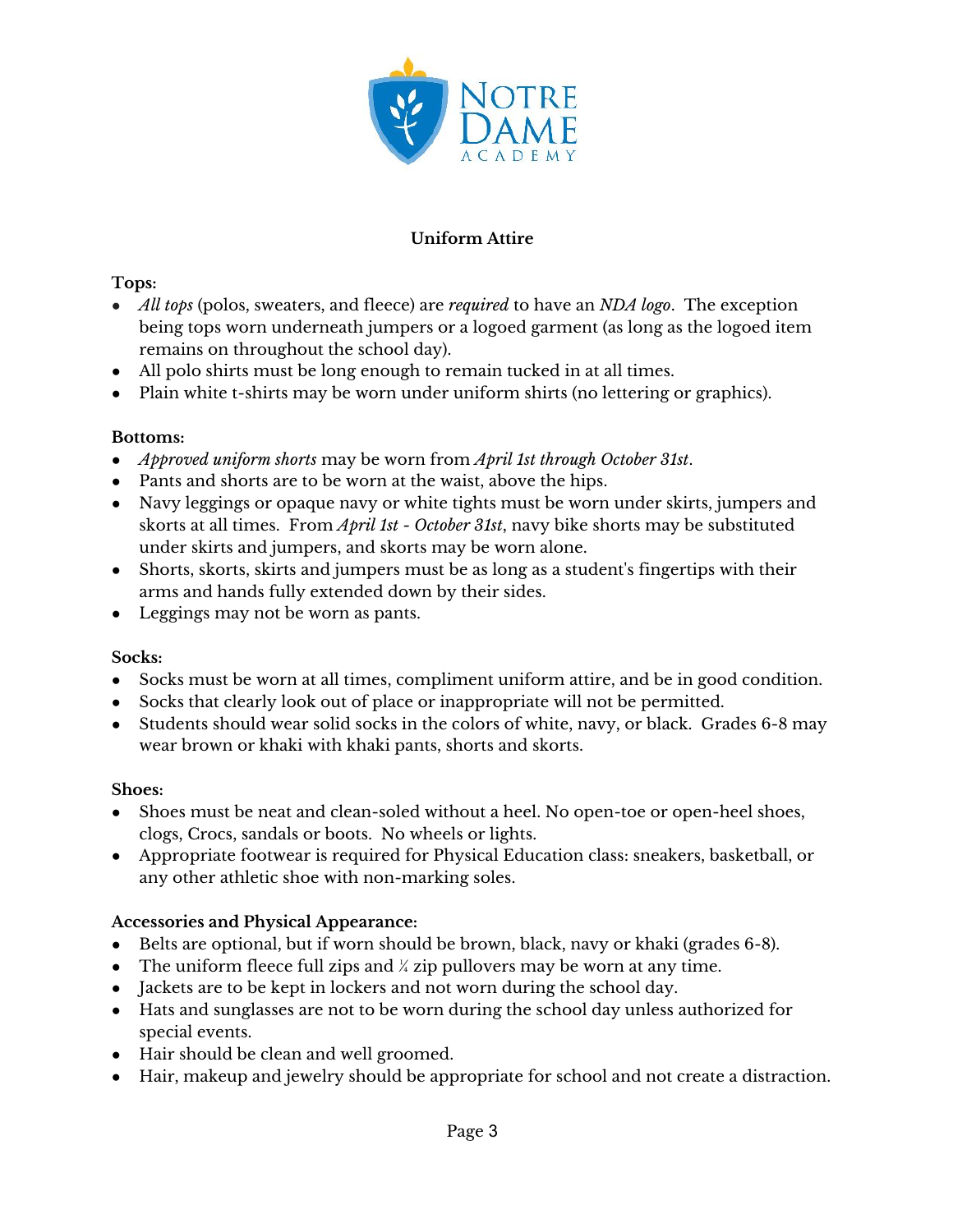

## **NDA's Gently Used Uniforms:**

- Gently used uniforms are donated to school year round; therefore, the inventory constantly changes.
- Used uniforms are an inexpensive way to supplement your child's school wardrobe; they cost a few dollars each.
- Used uniforms are a great way to see what size or style works well for your child, prior to ordering new pieces online.
- Please stop by the school office if you are interested in NDA's used uniforms.

# **Non-Uniform Attire**

## **Spirit Wear Fridays:**

- **●** Students earned the opportunity to wear NDA spirit wear on *Fridays* following the successful spring Marathon.
- **●** Spirit wear is a choice and includes items like NDA t-shirts, NDA band shirts, NDA Math League shirts, or Lions mascot logoed items.
- Spirit wear items may be purchased online through our uniform vendors and through certain school activities.
- Students may wear uniform bottoms, jeans, track pants, and shorts of appropriate length (*April 1st - October 31st)* with their spirit wear tops.
- **●** They may also wear NDA logoed flannel pants, but they cannot wear other pajama bottoms. Students are not allowed to wear leggings or skin-tight jeans as pants.
- **●** If your child chooses not to wear their NDA gear, then they are choosing to wear their uniform. It is *not* an out of uniform day, but a spirit wear day.

## **Non-Uniform Days:**

- Non-uniform clothing should reflect Catholic values with respect to graphics, lettering and physical fit.
- Ripped or torn clothing is not allowed.
- Clothing with alcohol/tobacco logos and/or inappropriate language is also not allowed.
- A shirt *must* be worn over or under all tank tops. This applies to both boys and girls.
- Shorts of appropriate length may only be worn from *April 1st-October 31st*.
- Socks must be worn at all times.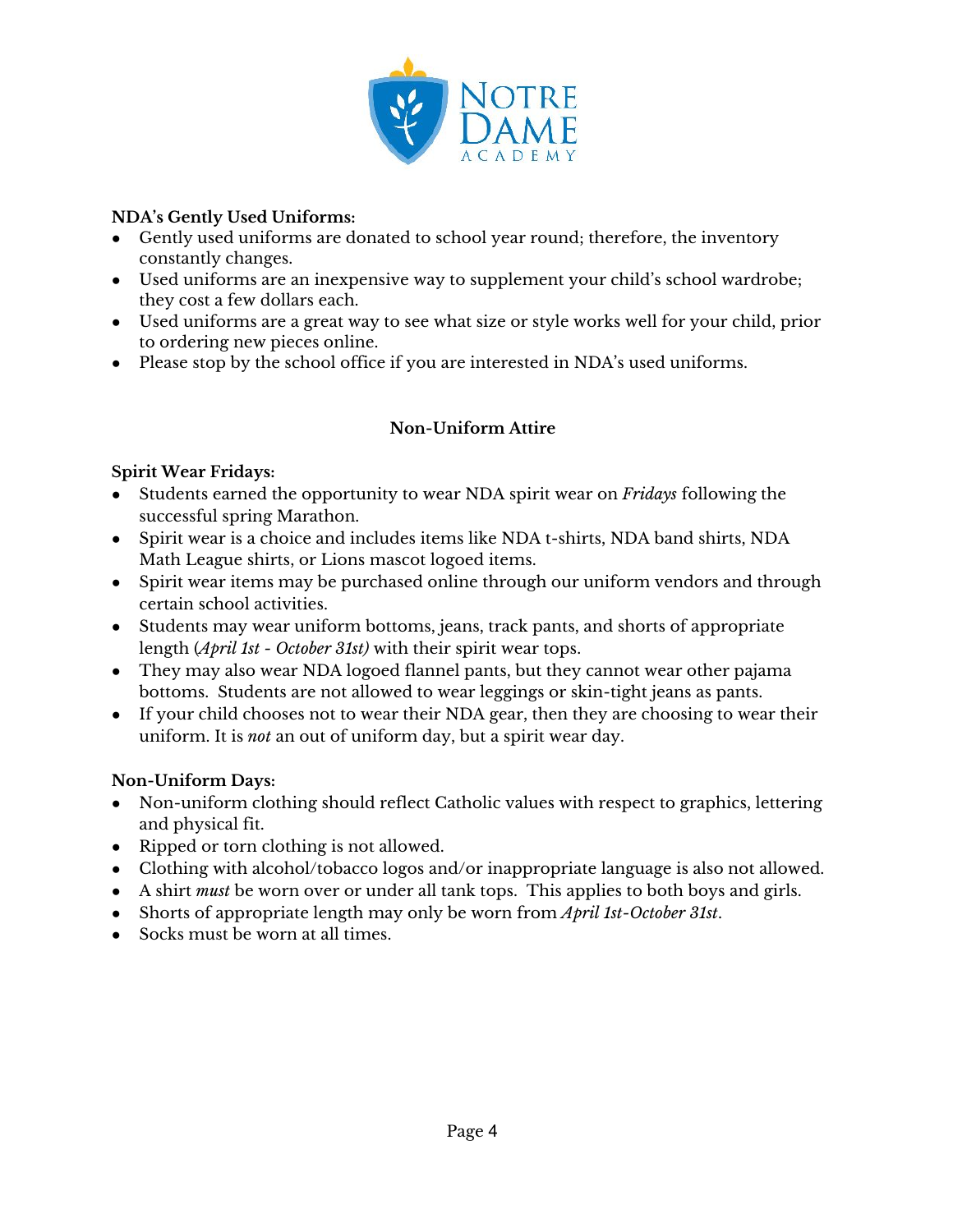

## **Required Mass Uniform Piece Examples:**



## **NDA UNIFORM VENDORS**

#### **Lands' End**

Website: [http://www.landsend.com](http://www.landsend.com/)

Click on School. Click on Find My School. You have a choice to enter our school information or school number (900156605). Enter our # or our school name and location. Click on Search By Address.

Select Notre Dame Academy.

By selecting your child's gender and grade, you can create a profile for him/her specifically. This way, only the approved uniform pieces for NDA at that grade level will be displayed. Certain uniform pieces are only supplied by **Lands' End** (refer to the **red** items in the uniform chart). If you'd like to order spirit wear, choose spirit wear from the dropdown box to create a spirit wear profile.

## **Local Lands' End Inlet**

12431 Wayzata Blvd. Minnetonka, MN 55305 952-542-2061 \*This is a great way to try on sizes, but pieces will still need to be ordered online.

#### **Educational Outfitters**

6002 Excelsior Blvd. St. Louis Park, MN 55416 952-927-6778 Website: [http://minnesota.educationaloutfitters.com](http://minnesota.educationaloutfitters.com/) Click on Find My School. Click on Notre Dame Academy.